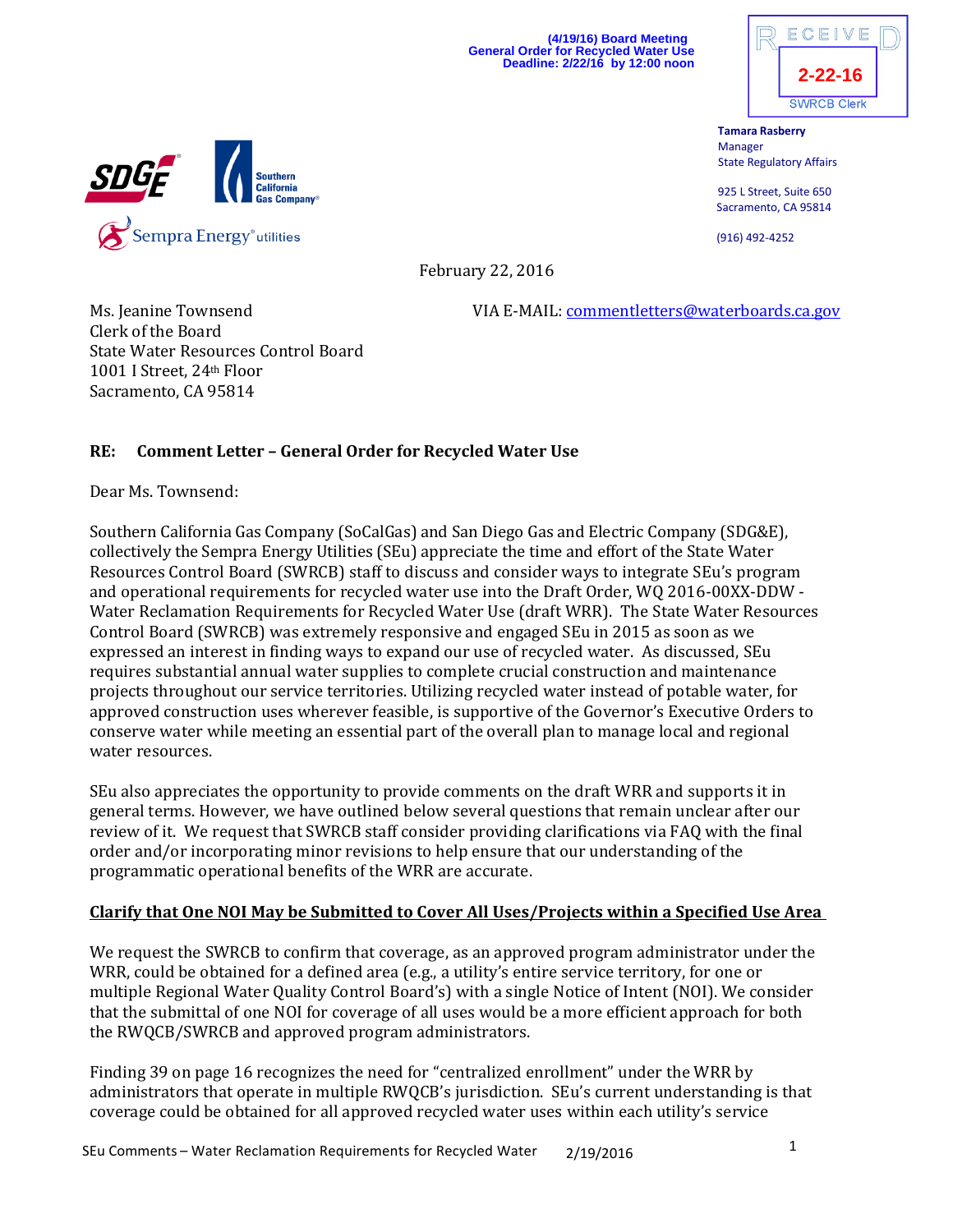territory, even though not all of the use areas would be known at the time of submitting the NOI. SEu has many potential uses of recycled water, such as construction and maintenance projects, which include both traditional footprint projects and linear projects. In any given year under enrollment in the program, recycled water could be used for temporary activities including soil compaction, dust control and hydrostatic tests on any number of projects under construction throughout the service territory, as well as permanent long-term uses like drought-tolerant substation landscaping irrigation.

However, the NOI Instructions at Section II.a.1. on page A-2 require use estimates for recycled water, and at Section II.a.2 on page A-3 require project specific information such as locations, schedule and duration of hydrotesting. Additionally, use areas are identified more specifically in Attachment D – Definitions on page 47 as *"an area of recycled water use with defined boundaries".* SEu is unclear whether the SRWCB's intent is to utilize one NOI for all activities, or instead require project-specific NOIs. As described above, the most efficient approach would be for the NOI to authorize a utility's coverage of all its recycled water uses within a specified area (e.g., its service territory or one or more Regional Boards).

## **Clarify that the WRR NOA would Supersede Conflicts with Producer WDRs**

We ask the SWRCB to clarify that the WRR NOA for an approved administrator's program would not limit recycled water application to land to specific hydrologic subunits governed within existing recycled water producer WDRs. Note that requirement C.3. on page 21 states that "Under this General Order, the Administrators program shall be implemented to accomplish compliance with Specification B.1." Specification B.1.f. on page 20 lists "WDRs or NPDES permits for recycled water production facilities".

SEu previously noted that many producer WDRs restrict uses and application areas, or prohibit use outside of water district boundaries. These limitations often mean SEu cannot utilize those sources to support construction of utility-scale gas and electric linear projects. Our current understanding is that SEu, as an approved program administrator under this WRR would not be limited by specific WDR discharge specifications for the recycled water producers we would source water from.

## **Confirm the Ability to Coordinate the WRR with Existing Programmatic Permits**

We ask that the SWRCB confirm that Section IV of the NOI is the intended mechanism for coordinating the WRR with any additional programmatic discharge permits that SEu may operate under. Note that Section IV – Additional Site Specific Conditions in the NOI instructions on page A-4 states that "If existing orders have additional site specific conditions and/or restrictions not covered in the General Order, they shall be described here". Our current understanding based on this language is that SEu as the applicant should identify any additional site specific conditions in existing programmatic permits that may be utilized for a specific project or activity authorized under this WRR.

## **Confirm the Ability to Discharge Hydrotest Water to Land under the WRR**

We request the SWRCB to confirm that the WRR would authorize SEu to discharge hydrostatic test water to land. Note the draft WRR Finding 25 on page 7, Finding 30 on page 11, Finding 39 on page 16, Specification B.3. on page 20 and Section II.a.2. on p. A-2 specifically cite that recycled water use would be authorized for conducting hydrotests.